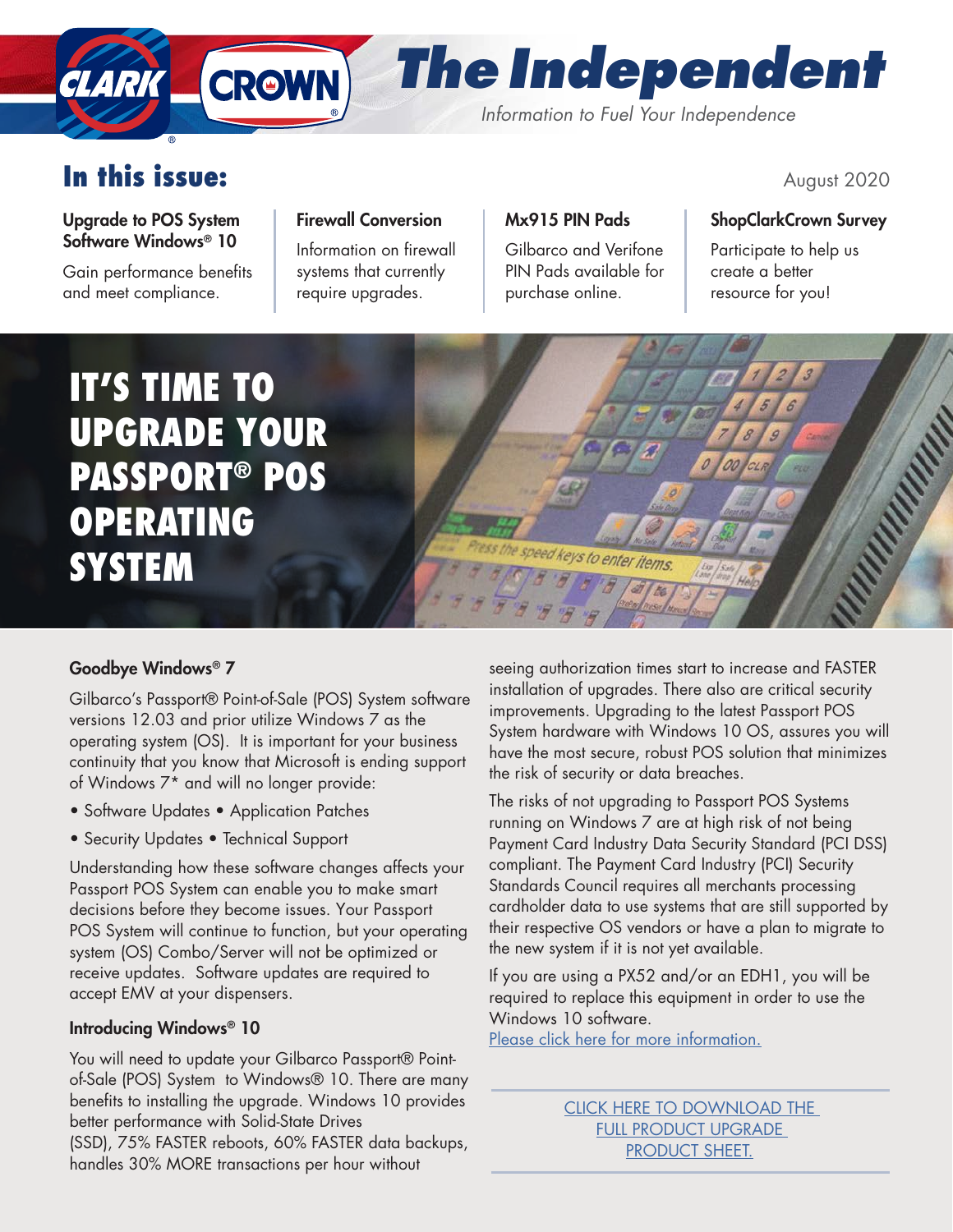





*Locations currently using Acumera or Paysafe Meraki firewalls require upgrades.*

Paysafe Cradlepoint Firewall

 $\eta_{i}$ 



If your site is currently using an Acumera firewall to process credit card payments, your firewall needs to be upgraded to the Paysafe Cradlepoint to continue processing payments. Any sites using the Paysafe Meraki firewall require immediate upgrades, as these firewalls have reached end-of-life.

These upgrades are mandatory for all locations processing with Clark. By making this switch, you avoid having your credit cards shut off, and continue the smooth running of your business.

#### Why make the switch?

- Latest generation firewall with the best threat detection and response
- Additional ports
- Added/improved cellular failover
- Supports the all-in-one firewall and zone router functionality
- Approved MNSP Preparation for EMV at the pump

To upgrade online, please visit www.clarkbrands.com/firewall, and select the button "Order a Paysafe".



## PIN PADS

Mx915 PIN pads, for your Verifone or Gilbarco point-of-sale, are now available for purchase through Clark Brands. Each PIN pad comes with a one-year warranty and easy ground shipping. These updated devices are capable of processing both chip cards and mobile payments, making payments easier and quicker. A technician is recommended for install. An online order form is available at www.clarkbrands.com/pinpads.

The cost for each PIN pad (not including shipping and tax) is:

- Gilbarco POS System: \$803
- Verifone POS System: \$475

Also, available through Clark are PIN pad stands for these devices. Each stand costs \$96.25.